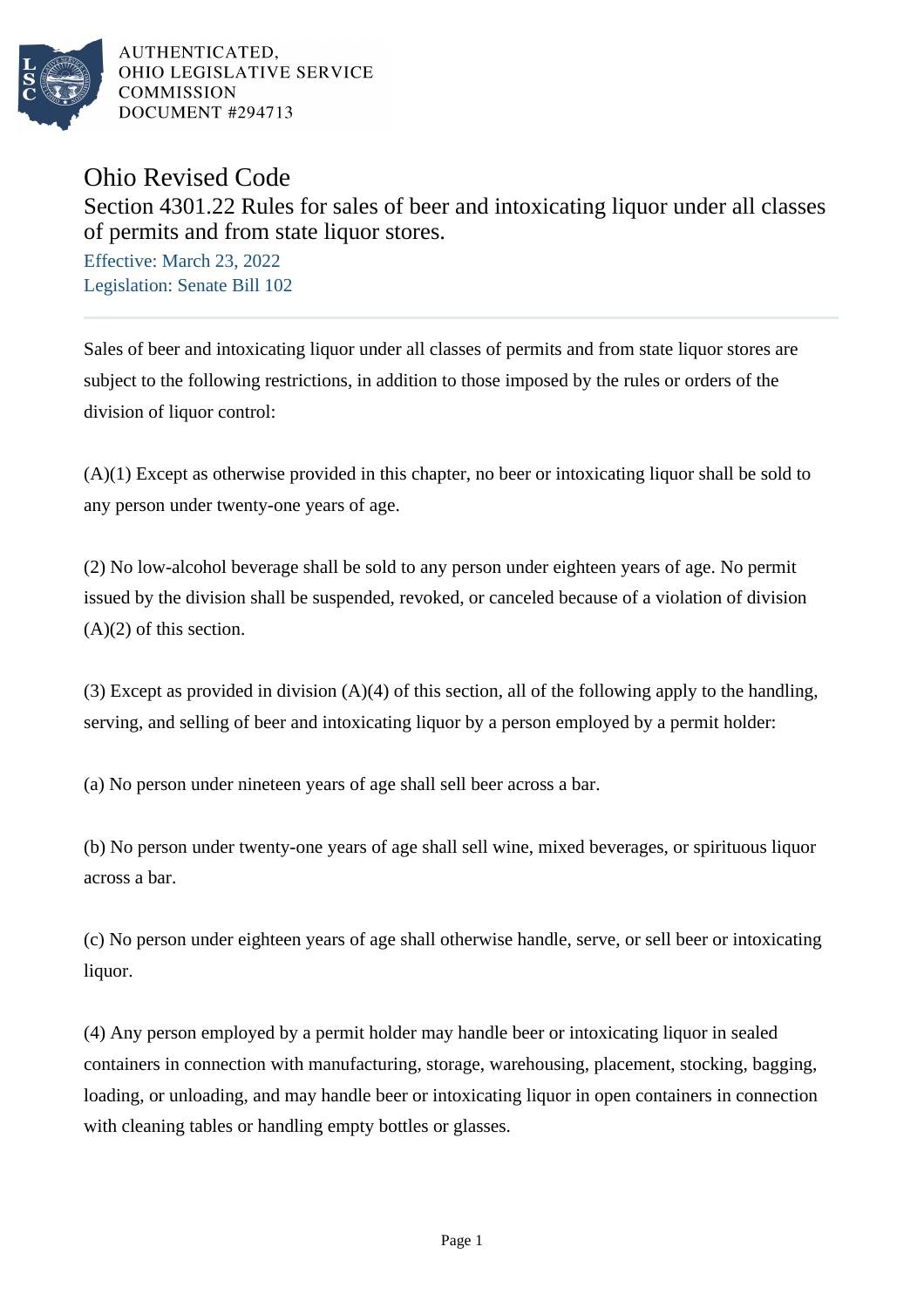

AUTHENTICATED, OHIO LEGISLATIVE SERVICE **COMMISSION** DOCUMENT #294713

(B) No permit holder and no agent or employee of a permit holder shall sell or furnish beer or intoxicating liquor to an intoxicated person.

(C) No sales of intoxicating liquor shall be made after two-thirty a.m. on Sunday except under either of the following circumstances:

(1) Intoxicating liquor may be sold on Sunday under authority of a permit that authorizes Sunday sale.

(2) Spirituous liquor may be sold on Sunday by any person awarded an agency contract under section 4301.17 of the Revised Code if the sale of spirituous liquor is authorized in the applicable precinct as the result of an election on question (B)(1) or (2) of section 4301.351 of the Revised Code and if the agency contract authorizes the sale of spirituous liquor on Sunday.

This section does not prevent a municipal corporation from adopting a closing hour for the sale of intoxicating liquor earlier than two-thirty a.m. on Sunday or to provide that no intoxicating liquor may be sold prior to that hour on Sunday.

(D) No holder of a permit shall give away any beer or intoxicating liquor of any kind at any time in connection with the permit holder's business. However, with the exception of an A-1-A permit holder that also has been issued an A-2 or A-2f permit, an A-1-A, A-1c, or D permit holder may provide to a paying customer not more than a total of four tasting samples of beer, wine, or spirituous liquor, as authorized by the applicable permit, in any twenty-four-hour period. The permit holder shall provide the tasting samples free of charge, at the permit holder's expense, only to a person who is twenty-one years of age or older. The person shall consume the tasting samples on the premises of the permit holder. A distributor is not responsible for the costs of providing tasting samples authorized under division (D) of this section.

As used in division (D) of this section:

(1) "Tasting sample" means one of the following, as applicable:

(a) An amount not to exceed two ounces of beer;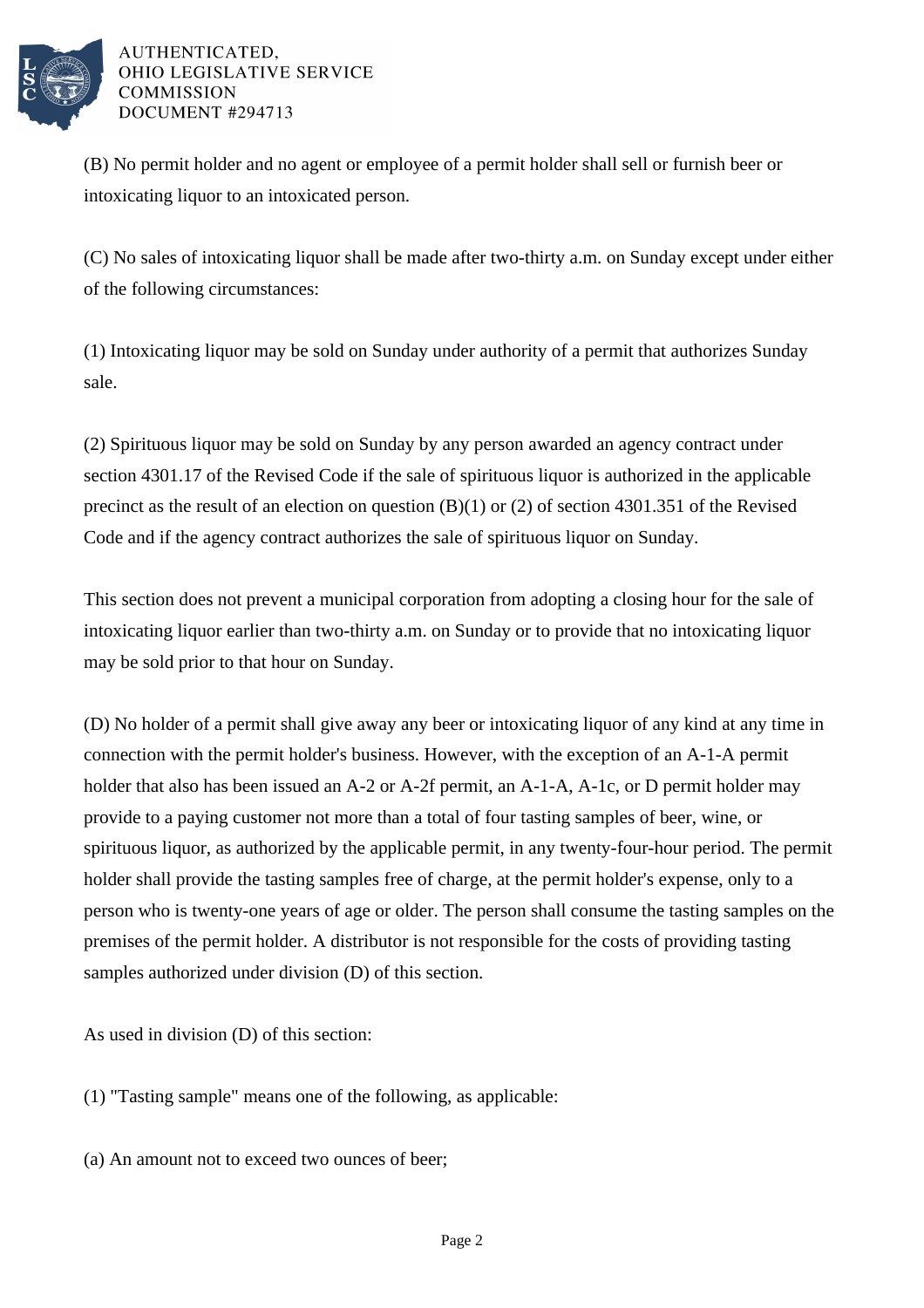

AUTHENTICATED, OHIO LEGISLATIVE SERVICE **COMMISSION** DOCUMENT #294713

(b) An amount not to exceed two ounces of wine;

(c) An amount not to exceed a quarter ounce of spirituous liquor.

(2) "D permit holder" means a person that has been issued a D-1, D-2, D-2x, D-3, D-3a, D-3x, D-4, D-5, D-5a, D-5c, D-5d, D-5e, D-5f, D-5g, D-5h, D-5i, D-5j, D-5k, D-5l, D-5m, D-5n, D-5o, D-6, or D-7 permit.

(E) Except as otherwise provided in this division, no retail permit holder shall display or permit the display on the outside of any licensed retail premises, or on any lot of ground on which the licensed premises are situated, or on the exterior of any building of which the licensed premises are a part, any sign, illustration, or advertisement bearing the name, brand name, trade name, trade-mark, designation, or other emblem of or indicating the manufacturer, producer, distributor, place of manufacture, production, or distribution of any beer or intoxicating liquor. Signs, illustrations, or advertisements bearing the name, brand name, trade name, trade-mark, designation, or other emblem of or indicating the manufacturer, producer, distributor, place of manufacture, production, or distribution of beer or intoxicating liquor may be displayed and permitted to be displayed on the interior or in the show windows of any licensed premises, if the particular brand or type of product so advertised is actually available for sale on the premises at the time of that display. The liquor control commission shall determine by rule the size and character of those signs, illustrations, or advertisements.

(F) No retail permit holder shall possess on the licensed premises any barrel or other container from which beer is drawn, unless there is attached to the spigot or other dispensing apparatus the name of the manufacturer of the product contained in the barrel or other container, provided that, if the beer is served at a bar, the manufacturer's name or brand shall appear in full view of the purchaser. The commission shall regulate the size and character of the devices provided for in this section.

(G) The sale of gift certificates for the purchase of beer, wine, or mixed beverages shall be permitted for the purchase of beer, wine, or mixed beverages for on- or off-premises consumption. Limitations on the use of a gift certificate for the purchase of beer, wine, or mixed beverages for on- or offpremises consumption may be expressed by clearly stamping or typing on the face of the certificate